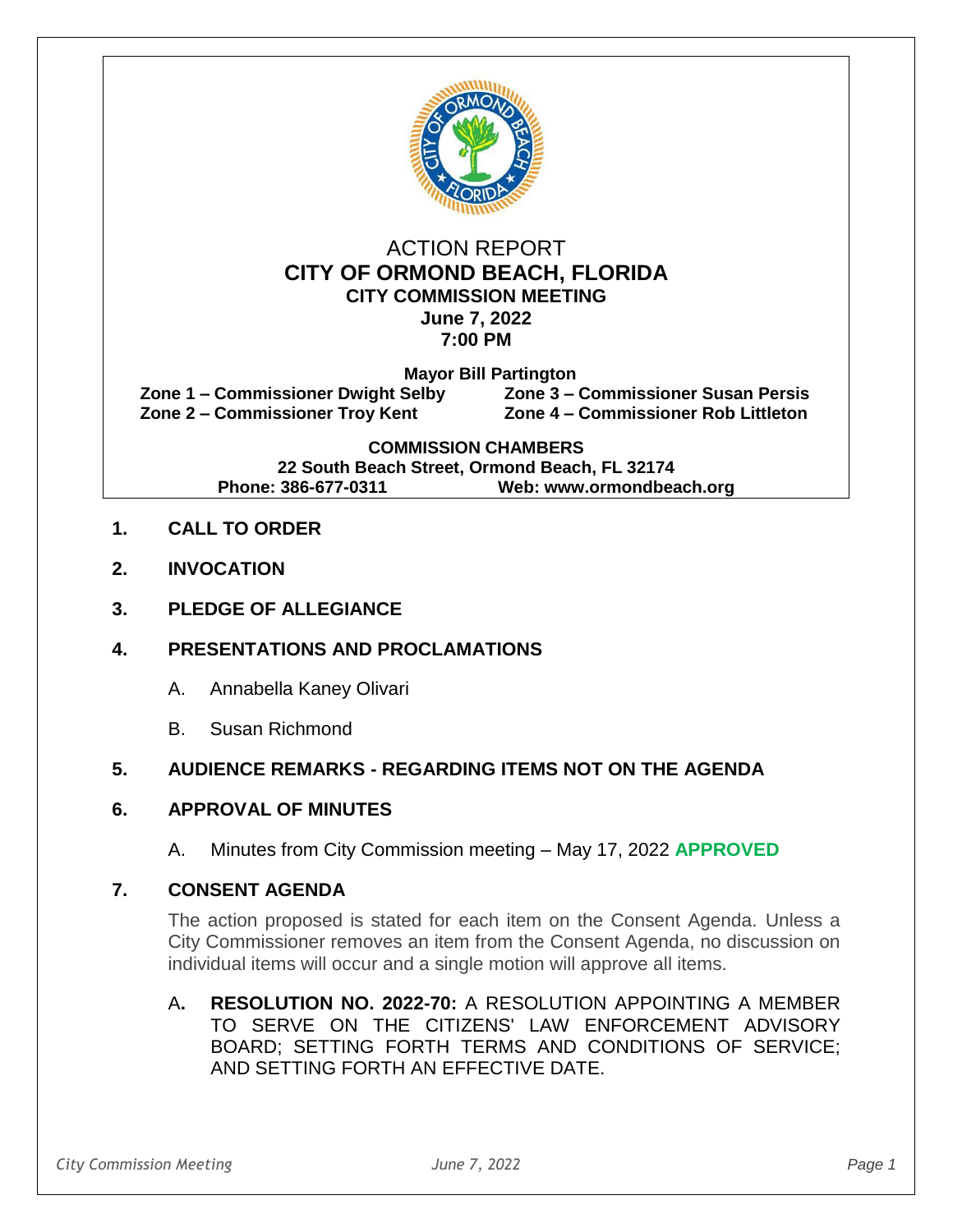#### *Staff Contact: Susan Dauderis, City Clerk (386-676-3340)* **APPROVED**

B**. RESOLUTION NO. 2022-71:** A RESOLUTION APPROVING CO2METER INC. AS A QUALIFIED TARGET INDUSTRY BUSINESS; PROVIDING FOR LOCAL FINANCIAL SUPPORT FOR GROWTH ASSISTANCE FUNDING; AUTHORIZING AN AGREEMENT THEREFORE; AND SETTING FORTH AN EFFECTIVE DATE.

*Staff Contact: Brian Rademacher, Economic Development Director (386-676-3266)* **APPROVED**

C**. RESOLUTION NO. 2022-72:** A RESOLUTION AUTHORIZING THE EXECUTION OF A MUTUAL AID AGREEMENT WITH THE VOLUSIA COUNTY SHERIFF'S OFFICE REGARDING A MULTI-AGENCY STREET LEVEL DRUG TASK FORCE; AND SETTING FORTH AN EFFECTIVE DATE.

*Staff Contact: Jesse Godfrey, Police Chief (386-676-3500)* **APPROVED**

D**. RESOLUTION NO. 2022-73:** A RESOLUTION ACCEPTING A BID FROM DANA SAFETY SUPPLY, INC. FOR THE PROVISION OF EMERGENCY LIGHT BAR PACKAGES ON AN AS-NEEDED BASIS, UNDER BID NO. 2022-20; AUTHORIZING THE EXECUTION OF A CONTRACT AND PAYMENT THEREFOR; REJECTING ALL OTHER BIDS; AUTHORIZING THE EXECUTION OF A WORK AUTHORIZATION FOR THE PURCHASE OF SEVEN LIGHT BAR PACKAGES; AND SETTING FORTH AN EFFECTIVE DATE.

*Staff Contact: Kevin Gray, Deputy Public Works Director (386-676- 3577)* **APPROVED**

E**. RESOLUTION NO. 2022-74:** A RESOLUTION AUTHORIZING THE APPROVAL AND EXECUTION OF A PURCHASE AUTHORIZATION FOR THE PURCHASE OF ONE (1) 2022 FORD F-550 VEHICLE, UNDER FLORIDA SHERIFFS ASSOCIATION BID NO. FSA20-VEH18.0; DECLARING VEHICLE #284 TO BE SURPLUS PROPERTY, AND AUTHORIZING THE DISPOSITION THEREOF; AND SETTING FORTH AN EFFECTIVE DATE.

*Staff Contact: Kevin Gray, Deputy Public Works Director (386-676- 3577)* **APPROVED**

F**. RESOLUTION NO. 2022-75:** A RESOLUTION AUTHORIZING THE APPROVAL AND EXECUTION OF A PURCHASE AUTHORIZATION FOR THE SOLE SOURCE PROCUREMENT OF AN SC30 RADIAL SUBMERSIBLE AERATOR FROM AERATOR SOLUTIONS FOR THE REAERATION BASIN AT THE WASTEWATER TREATMENT PLANT; AND SETTING FORTH AN EFFECTIVE DATE.

*Staff Contact: Shawn Finley, Public Works Director (386-676-3292)* **APPROVED**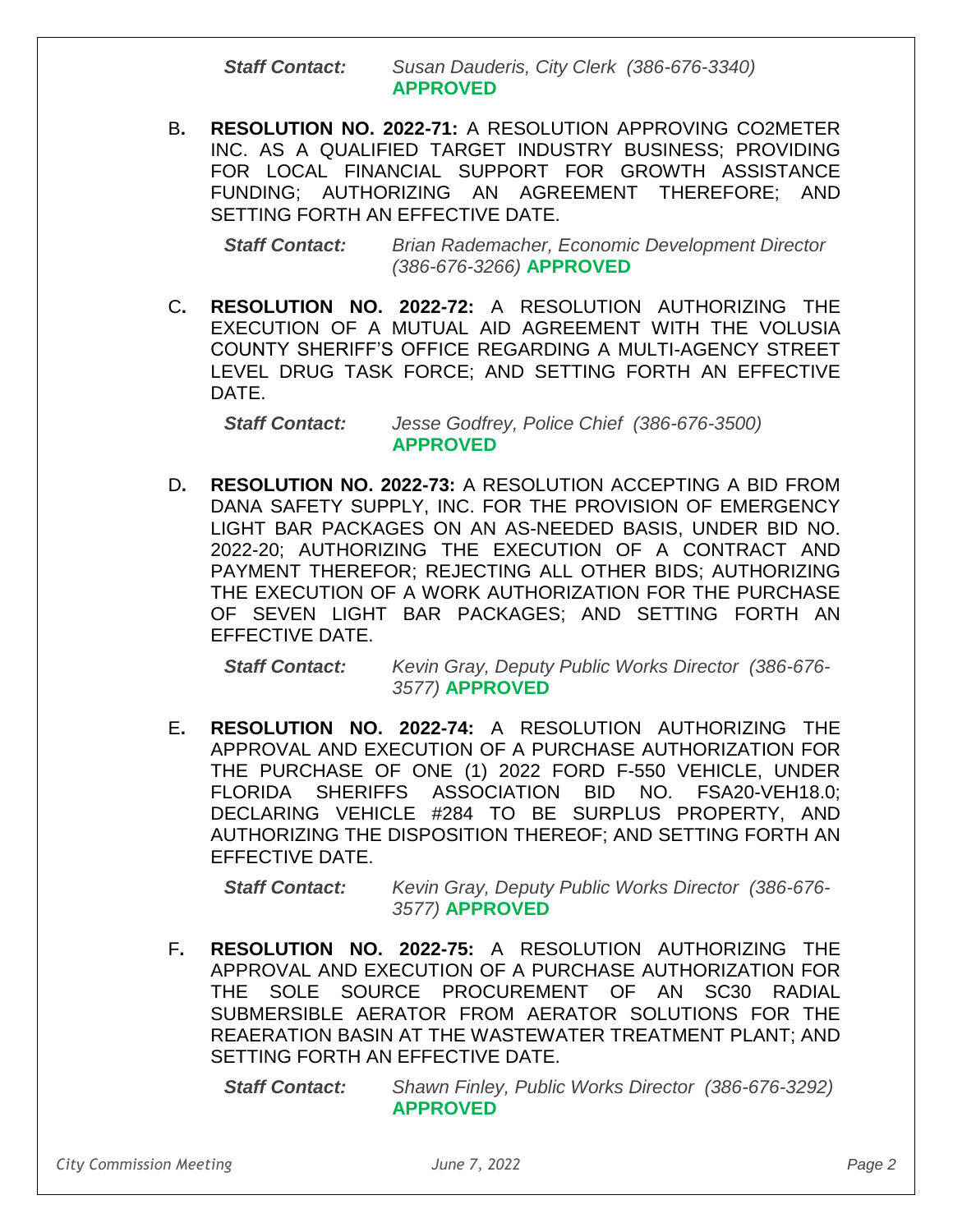G**. RESOLUTION NO. 2022-76:** A RESOLUTION ACCEPTING A PROPOSAL FROM A.M. WEIGEL CONSTRUCTION, INC. TO PROVIDE CONSTRUCTION MANAGEMENT SERVICES REGARDING REPLACEMENT OF THE GYM FLOOR AT THE NOVA COMMUNITY CENTER; AUTHORIZING THE EXECUTION OF A WORK AUTHORIZATION THERETO; AND SETTING FORTH AN EFFECTIVE DATE.

*Staff Contact: Robert Carolin, Leisure Services Director (386-676- 3279)* **APPROVED**

H**. RESOLUTION NO. 2022-77:** A RESOLUTION APPROVING THE COMMUNITY DEVELOPMENT BLOCK GRANT ANNUAL PLAN FOR THE 2022-2023 FISCAL YEAR; AND SETTING FORTH AN EFFECTIVE DATE.

*Staff Contact: Loretta Moisio, Grants Coordinator (386-676-3315)* **APPROVED**

I**. RESOLUTION NO. 2022-78:** A RESOLUTION APPROVING AND ADOPTING A PARKS AND RECREATION MASTER PLAN; SETTING FORTH AN EFFECTIVE DATE.

*Staff Contact: Robert Carolin, Leisure Services Director (386-676- 3279)* **APPROVED**

J. **Intent to Bid - 2022 Water Reclamation Facility Clarifier Improvements, Bid 2022-23**

| <b>Staff Contact:</b> | Alex Schumann, City Engineer (386-676-3302)                                           |
|-----------------------|---------------------------------------------------------------------------------------|
| <b>Disposition:</b>   | Approve as recommended in the City Manager<br>memorandum dated June 7, 2022. APPROVED |

- K. **Contract Auto-Renew - Yellowstone Landscape Grounds Maintenance**
	- *Staff Contact: Robert Carolin, Leisure Services Director (386-676- 3279)*
	- **Disposition:** Approve as recommended in the City Manager memorandum dated June 7, 2022. **APPROVED**
- L. **Granada Boulevard Streetscape Sidewalk Banding Repair Project**

| <b>Staff Contact:</b> | Alex Schumann, City Engineer (386-676-3302)                                           |
|-----------------------|---------------------------------------------------------------------------------------|
| <b>Disposition:</b>   | Approve as recommended in the City Manager<br>memorandum dated June 7, 2022. APPROVED |

## M. **Approval of Travel by the City Commission**

| <b>Staff Contact:</b> | Joyce Shanahan, City Manager (386-676-3200)                                           |
|-----------------------|---------------------------------------------------------------------------------------|
| <b>Disposition:</b>   | Approve as recommended in the City Manager<br>memorandum dated June 7, 2022. APPROVED |

## **8. PUBLIC HEARINGS**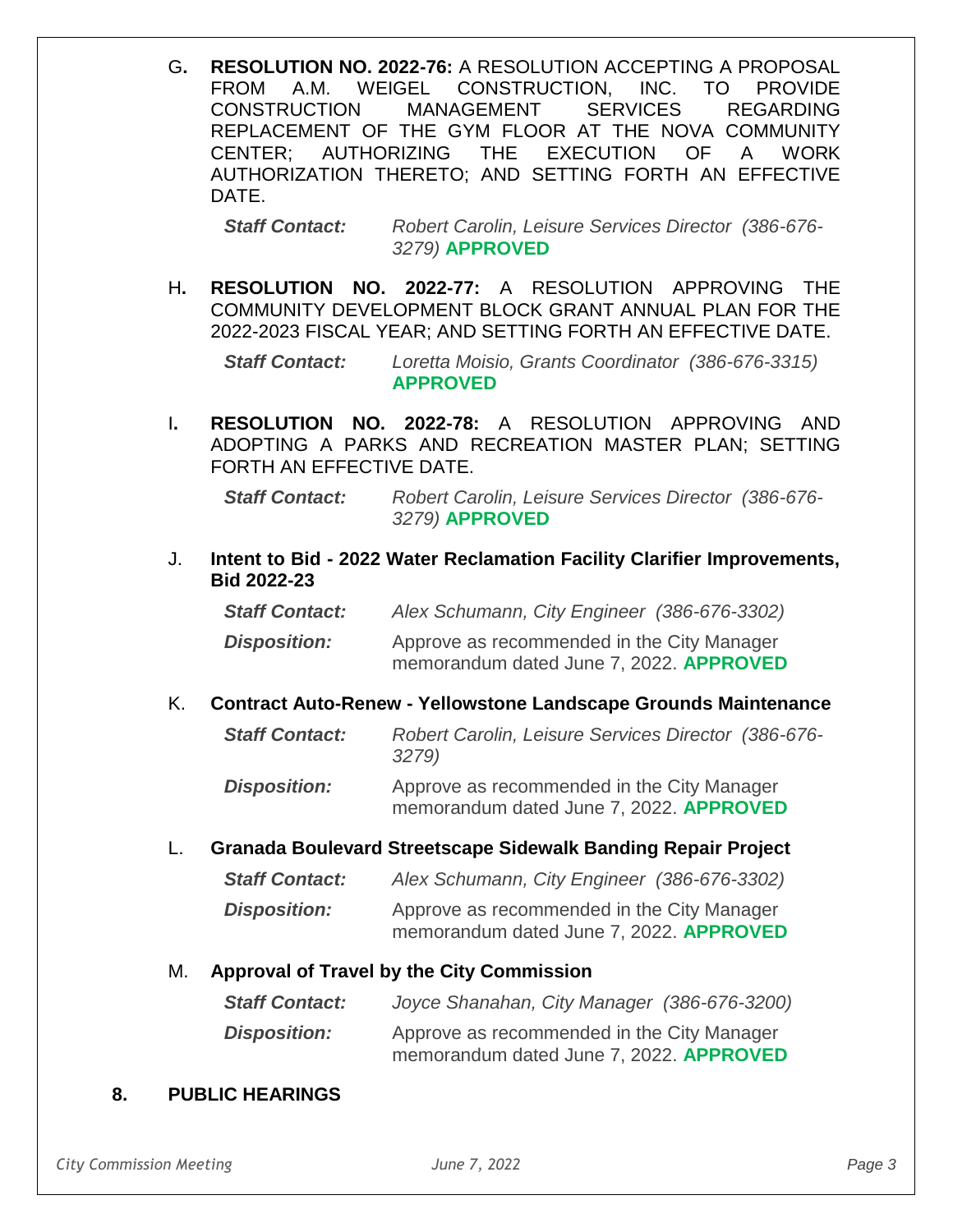A**. ORDINANCE NO. 2022-15:** AN ORDINANCE AMENDING ARTICLE II, DISTRICT REGULATIONS, OF CHAPTER 2, DISTRICT AND GENERAL REGULATIONS, OF THE LAND DEVELOPMENT CODE BY AMENDING SECTION 2-09, REA, RURAL ESTATE/AGRICULTURAL ZONING DISTRICT; SECTION 2-10, RR, RURAL RESIDENTIAL ZONING DISTRICT; SECTION 2-12, R-1, RESIDENTIAL ESTATE ZONING DISTRICT; SECTION 2-13, R-2, SINGLE-FAMILY LOW DENSITY ZONING DISTRICT; SECTION 2-19, R-6, MULTIFAMILY MEDIUM-HIGH DENSITY ZONING DISTRICT AND SECTION 2-40, EXCEPTIONS AND SUPPLEMENTAL STANDARDS, TO AMEND FRONT YARD AND WATERBODY SETBACKS; REPEALING ALL INCONSISTENT ORDINANCES OR PARTS THEREOF; PROVIDING FOR SEVERABILITY; AND SETTING FORTH AN EFFECTIVE DATE. **(SECOND READING)**

*Staff Contact: Steven Spraker, Planning Director (386-676-3341)* **APPROVED ON SECOND READING**

B**. ORDINANCE NO. 2022-16:** AN ORDINANCE AUTHORIZING THE EXECUTION AND ISSUANCE OF A FIRST AMENDED DEVELOPMENT ORDER FOR A PLANNED RESIDENTIAL DEVELOPMENT KNOWN AS "PLANTATION OAKS"; AUTHORIZING AN AMENDMENT TO: (1) ALLOW ADDITIONAL RESIDENTIAL UNITS IN PHASES 1, 3, AND 4 OF THE PRD TO TOTAL 163 RESIDENTIAL UNITS; (2) LIFT THE AGE RESTRICTION AND PROHIBIT MANUFACTURED HOMES IN PHASE 3 OF THE PRD; (3) ALLOW PUBLIC STREETS IN PHASE 4 OF THE PRD; AND (4) REMOVE APPROXIMATELY 33.10 ACRES OF LAND PURCHASED BY VOLUSIA COUNTY FROM THE PRD; SAID PROPERTY BEING GENERALLY LOCATED ALONG THE EAST SIDE OF INTERSTATE 95, SOUTH OF HALIFAX PLANTATION SUBDIVISION, WEST OF OLD DIXIE HIGHWAY, AND NORTH OF U.S. HIGHWAY 1; AND SETTING FORTH AN EFFECTIVE DATE. **(SECOND READING)**

*Staff Contact: Steven Spraker, Planning Director (386-676-3341)* **APPROVED ON SECOND READING**

## **9. FIRST READING OF ORDINANCES**

A**. ORDINANCE NO. 2022-17:** AN ORDINANCE APPROVING THE FINAL PLAT FOR THE "TIGER OAKS, PHASE 1A" SUBDIVISION, A PLANNED RESIDENTIAL DEVELOPMENT; ESTABLISHING CONDITIONS AND EXPIRATION DATE OF APPROVAL; AND SETTING FORTH AN EFFECTIVE DATE.

*Staff Contact: Steven Spraker, Planning Director (386-676-3341)* **APPROVED ON FIRST READING**

# **10. DISCUSSION & DIRECTION ITEMS**

A. FLORIDA LEAGUE OF CITIES VOTING DELEGATE

*Staff Contact: Joyce Shanahan, City Manager (386-676-3200)* **DISCUSSED**